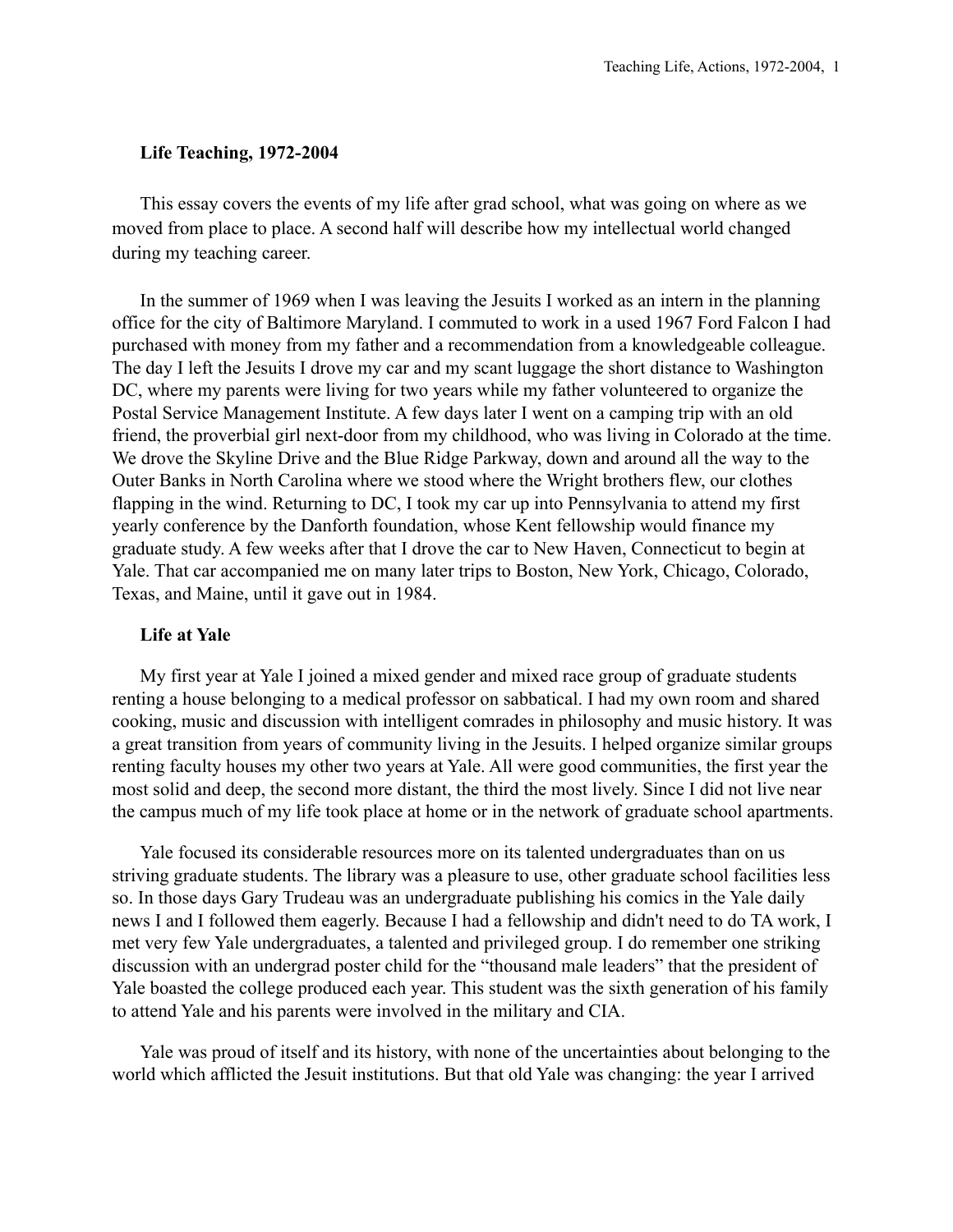was the year that Yale went coed, and at the very first class I attended, in a luxurious wood paneled classroom overlooking the academic gothic quad of Branford College, the professor arrived wearing tattered blue jeans and a horizontal striped polo T-shirt. It wasn't the old Ivy League. But also I tiptoed quietly past Skull and Bones and the other secret society "tombs", and in Yale's Payne-Whitney's temple to sport I visited the polo practice room's mechanical horse, and watched from high banked seats as Aristophanes *The Frogs* was performed in the grand swimming pool

This was the time of protest; Kent State occurred that fall and a few weeks later New Haven reluctantly hosted a great protest against the trial of Bobby Seale. I helped give out granola to the protesters camping on Yale quadrangles, and I watched the protest go on peacefully while hundreds of armed soldiers lined up behind the Yale buildings, waiting, while girls walked by handing them flowers. Drugs were all about in those years, especially the newly illegal LSD, plus mixtures of marijuana and other chemicals. I tried a few but was too self-controlled and afraid to try the stronger brews. More significant for me was learning how to get beyond the sexless avuncular demeanor the Jesuits had taught me for dealing with women. That brought revelations and misadventures that were at times surprising, silly, and painful for all concerned.

Beyond Yale, my contacts in those years were mostly with other philosophers at conferences and with people I met through the Danforth foundation, whose annual meetings for fellows I attended and helped plan. In later years I continued to work with the foundation, reading applications and interviewing candidates for the fellowship. Danforth had a knack for assembling sensitive and smart academics. We were sad when a change in the membership of its board caused the foundation to turn away from higher education.

I enjoyed driving around Connecticut's lovely towns, interesting coastal areas, and parks along the Connecticut River. I was not far from friends and family in New York and Boston. I reveled in the colorful fall panoply in Vermont and New Hampshire, and once I made a visit to Maine to plan a conference for the Danforth Foundation. I couldn't guess that state would later become my home, and when I did live in Maine, I looked back on Connecticut as entirely too civilized.

The summer of 1970 I made my first trip to Europe. One year out of the Jesuits, highly educated in European history and culture, able to speak several of the languages, I was inexperienced at day to day socializing with ordinary folk -- this made for an enlightening and puzzling grand tour to London, Paris, Geneva, Vienna and Budapest, and Spain.

Because I already had a masters degree and teaching experience I was able to finish the required classwork for the PhD in my first year and pass the comprehensive exam. I took two years to work on my dissertation, sitting in on classes that seemed good. It was a rewarding time of intellectual exploration and growth. I discuss myYale classes, teachers and that intellectual growth in the companion essay.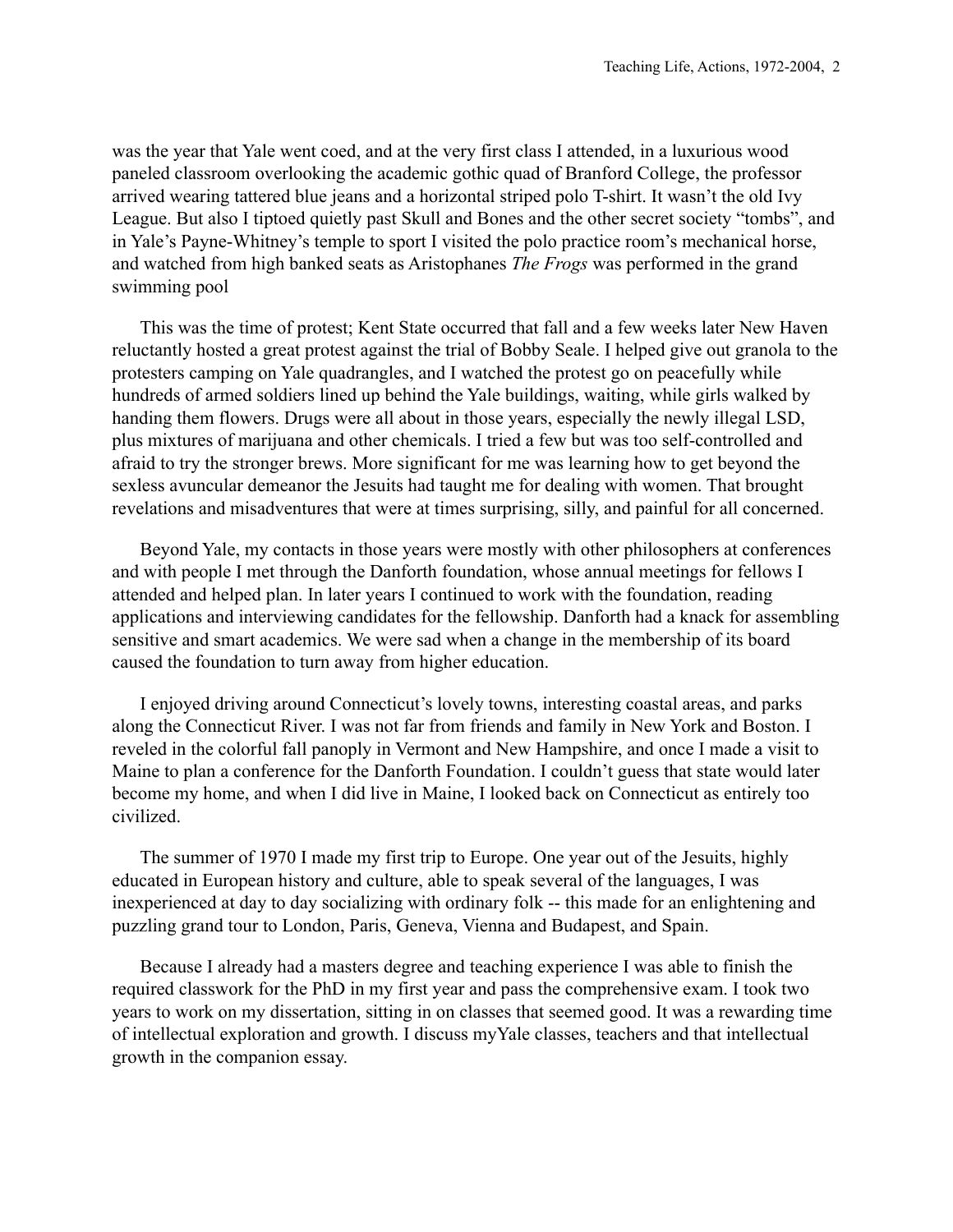A few years after I left Yale. the divisions within the department sharpened again and there were problems which over time worked themselves out. I enjoyed attending and speaking at a "we are back!" presentation/reunion some years later where I met up with old grad school friends.

# **On to Chicago**

Planning to graduate from Yale in the spring of 1972, I entered the job market at the big philosophy convention during the 1971Christmas holidays. I had several interviews, the most dramatic from the Department of Philosophy at University of Pittsburgh, at the time one of the best in the country. Eminent philosophers raided from Yale were on the panel interviewing me, I think, because of a recommendation from a logician at Yale who thereafter himself joined the Pittsburgh department. They began the interview by asking me to drink a tumbler of scotch. I was not at my best. Facing 10 people in a semicircle around me. I held my own pretty well, talking about my dissertation, until I was given a hard question by Wilfred Sellars, the most distinguished member of the philosophy department and a thinker whose works I had been reading for a long time. The question required an answer which I did figure out, but only 24 hours later. That ended the interview with Pittsburgh. I wasn't too worried, though, because I already had a job offer from the University of Chicago in my pocket.

The University of Chicago had called me prior to the convention and flown me out for an interview. The process went well. I had never seen the university, and was surprised by its looks, and more surprised when I received a call the next week offering me a job. I delayed accepting until after the convention. That year the department also hired a woman from Harvard. Eventually I went off to Bates before coming up for tenure at Chicago, while she received tenure at Chicago but later left to teach at the University of Maryland.

So, in late summer 1972 I drove my Ford to Chicago. With the help of a new colleague I was able to rent a pleasant apartment on the 12th floor of a high rise building near the university. To the south and east, beyond the green of Jackson Park I could see along the lake shore the steel mills of South Chicago and Gary, Indiana, all bustling industry and smoke.

Standing by that window I was the first time in my life living by myself alone without any supportive community. I had acquaintances in Chicago from Jesuit and other connections but no close friends. Over time I did gather a group of friends, but the first years in Chicago I felt often bitterly alone, even as I was busy teaching, writing, traveling. Gradually I built up a network of city friends, mostly academic colleagues at the U of C, Loyola of Chicago, Northwestern.

Not to mention that this was the time when I needed to start dating seriously, but whom? Graduate students? Other faculty members? I tried these but no luck. Eventually I asked a friend I had met at a Danforth conference for advice, and her husband introduced me to the director of a continuing education program he taught for downtown. Anne and I were soon serious. By my fourth year at Chicago we were living together, in her twice-as-tall building with a view not of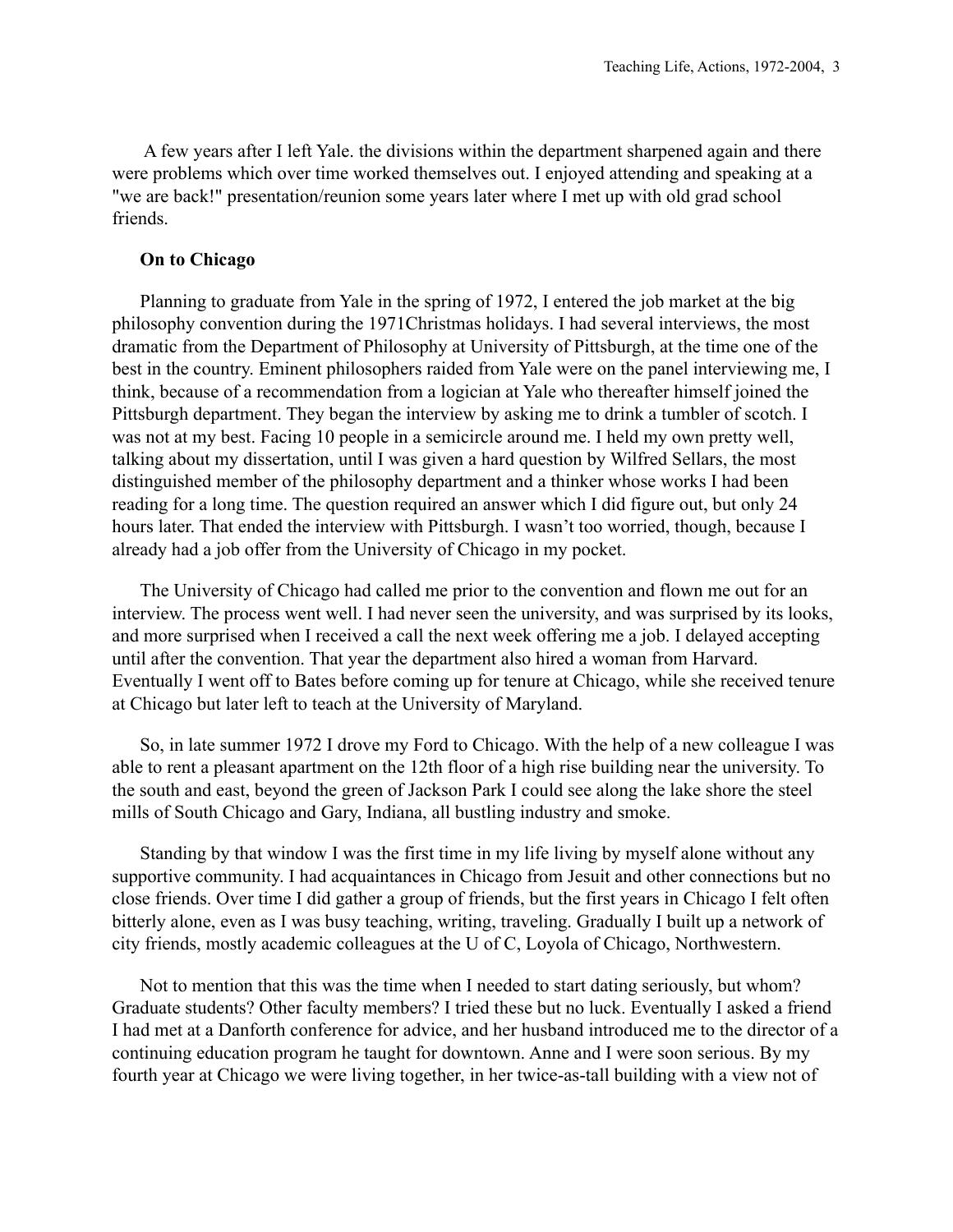the industrial past but of the futuristic glittering skyline of Chicago and the wide lake.

Chicago was an exciting city, with great art and architecture easy to encounter. Lake Michigan was always inspiring. The weather was not. There was not much open nature in Chicago, and after New England, Chicago's extensive system of forest parks still seemed limited. Still, the Hyde Park area, where I lived near the University, provided Jackson Park where I walked and ran and, even more important for me, the Point jutting out into Lake Michigan where I could experience the wind and the waves. For me, other than the lake, natural scenery was too far away, and when you got there it was repetitive and flat, though this did bring its own sense of infinite fertility. During my time in Chicago I would leave part of the summer to visit either Texas to see my parents or Colorado to see friends there.

Hyde Park was a largely white upper-class enclave surrounded by poverty. The day I arrived somebody was murdered on campus. In my first year three of my friends were raped. More were mugged. Getting to downtown Chicago meant a long bus or train ride, or a dicey ride on the El. Like many grad students I haunted the Seminary Co-op bookstore where the new release table keep us up with the latest offerings in philosophy and theology, with the help of the very knowledgeable staff.

The University of Chicago lived up to its reputation for general education in the liberal arts and innovative teaching. At the faculty club and at the various lunch halls one could find intellectual conversations on a vast variety of topics. It was very stimulating, though with lots of the inevitable intellectual jousting and name dropping.

Teaching at Chicago was on the quarter system, which provided more variety with three tenweek quarters a year plus the summer quarter, when you could teach a course to lighten your course load during the year. I had been accustomed to studying and teaching in 14-week semesters and I found it awkward at first cramming course material into 10 week segments. This remained difficult for courses studying a large text required time to be absorbed by the students.

I was assigned to teach sections of the general humanities required sequence, which was still blissfully strong at Chicago, even if not what it had been in its glory days. I also taught courses on a regular rotation for the graduate students. Beyond that I was free to teach other topics that I thought appropriate. I found my teaching challenging and the freedom to create topics enticing. Indeed, too enticing; I created many different topics rather than focusing that teaching on material derived from my own dissertation, as was the custom.

There was pressure to publish and I worked at essays and wrote talks for several conferences and conventions each year. We junior faculty were given one quarter off as a mini-sabbatical, to help prepare for the fourth year evaluation. I chose to spend those weeks in Texas with my parents, who had retired to outside of Austin.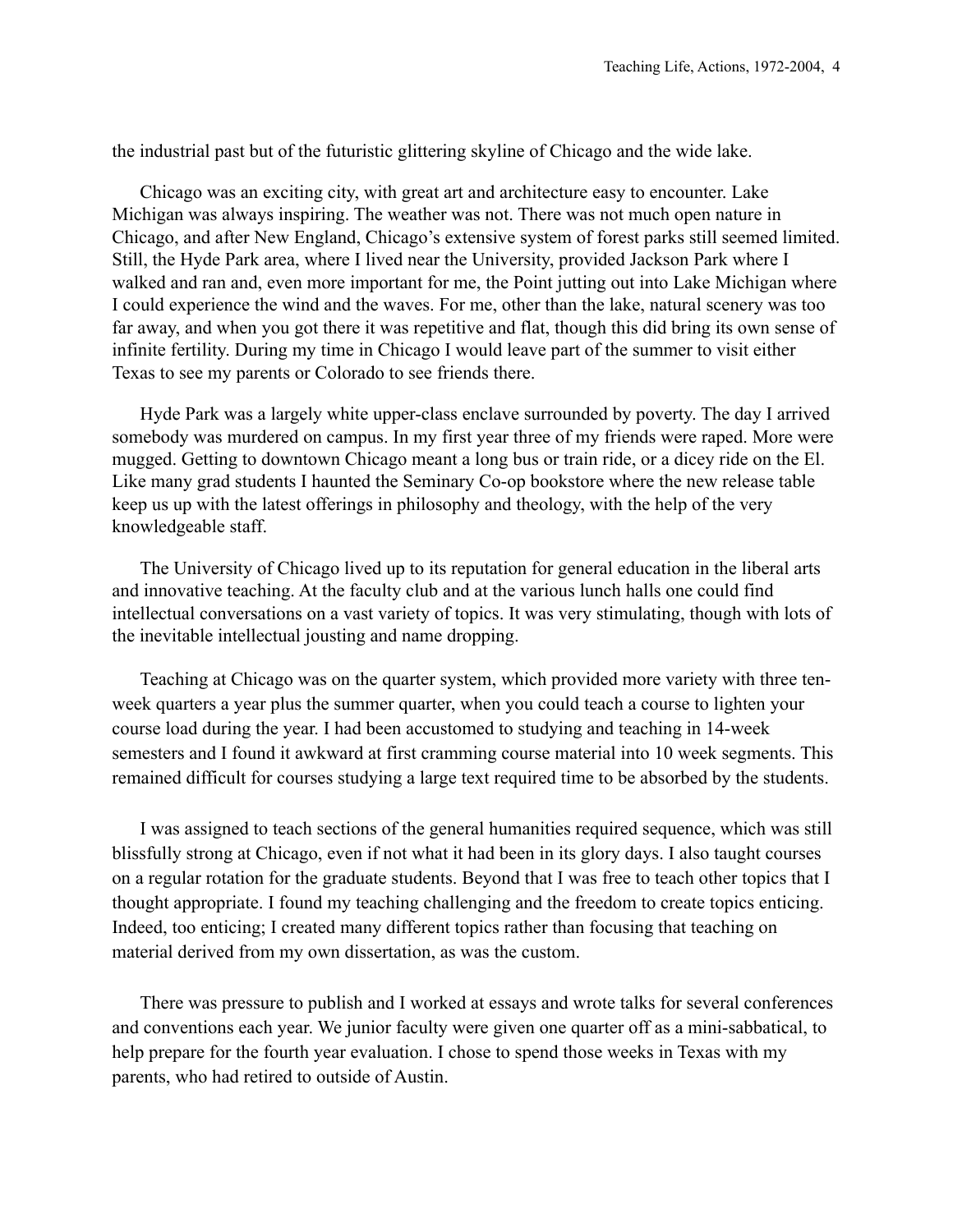The undergraduate students I encountered at Chicago were the best group of students I have taught. The best were no brighter than the best elsewhere but the average dedication to study and intellectual matters was high because Chicago's special spirit and self-image recruited and motivated good students. I still recall with amazement the day when a disturbed first year student came to my office asking whether I thought there was something wrong with her because she did not want to become a professor.

 The grad students I knew in Chicago were talented as well, but they were hampered by past policy decisions which let the university admit too many students and not provide enough support, so students had to compete with one another for the few funds available. At a time when the job market was deteriorating this had to change and some years later it did.

The U of C campus was compact with some exciting architecture but no signature style. There was a self-satisfied air about the university as a whole, but it was different from the satisfaction Yale had with itself, which depended on Tradition and on being Yale!, whereas Chicago's depended more on continual achievement. This put tremendous pressures on faculty to produce and publish. Tenure brought my friends no letup in this pressure.

 The department at Chicago was notably democratic, sharing all except tenure decisions equally. However, we junior philosophy faculty did more than our share of the routine committee work, because some elders felt that they had already served their time. So I found myself in my second year heading the admissions and financial aid committees and serving on others, including two above the departmental level. I enjoyed the people I met from other departments and was fascinated by the variety I found among the higher level administrators.

 I liked the department at Chicago overall, though I found some of my colleagues difficult to deal with. I especially remember David Malament, a philosopher of science and an avid music collector. He later left Chicago and moved to the West Coast, and when he retired one of his students posted on YouTube a moving tribute to him as a person and as a thinker who has resolved important issues in the philosophy of physics and relativity theory.

I spent a great deal of time with Alan Donagan, who shared my interests in the history of philosophy and the philosophy of religion, though he worked more in ethics and philosophy of mind. I recall many far ranging dinner conversations with him and his historian wife Barbara. He advised me on the ins and outs of faculty politics and we shared hopes for the future of philosophy.

At Chicago I came to know and work with the French philosopher Paul Ricoeur. We had met occasionally before, but at Chicago we became friends. He came to Chicago a part of each year, but since the French academic calendar did not jive with Chicago's, he would come early or late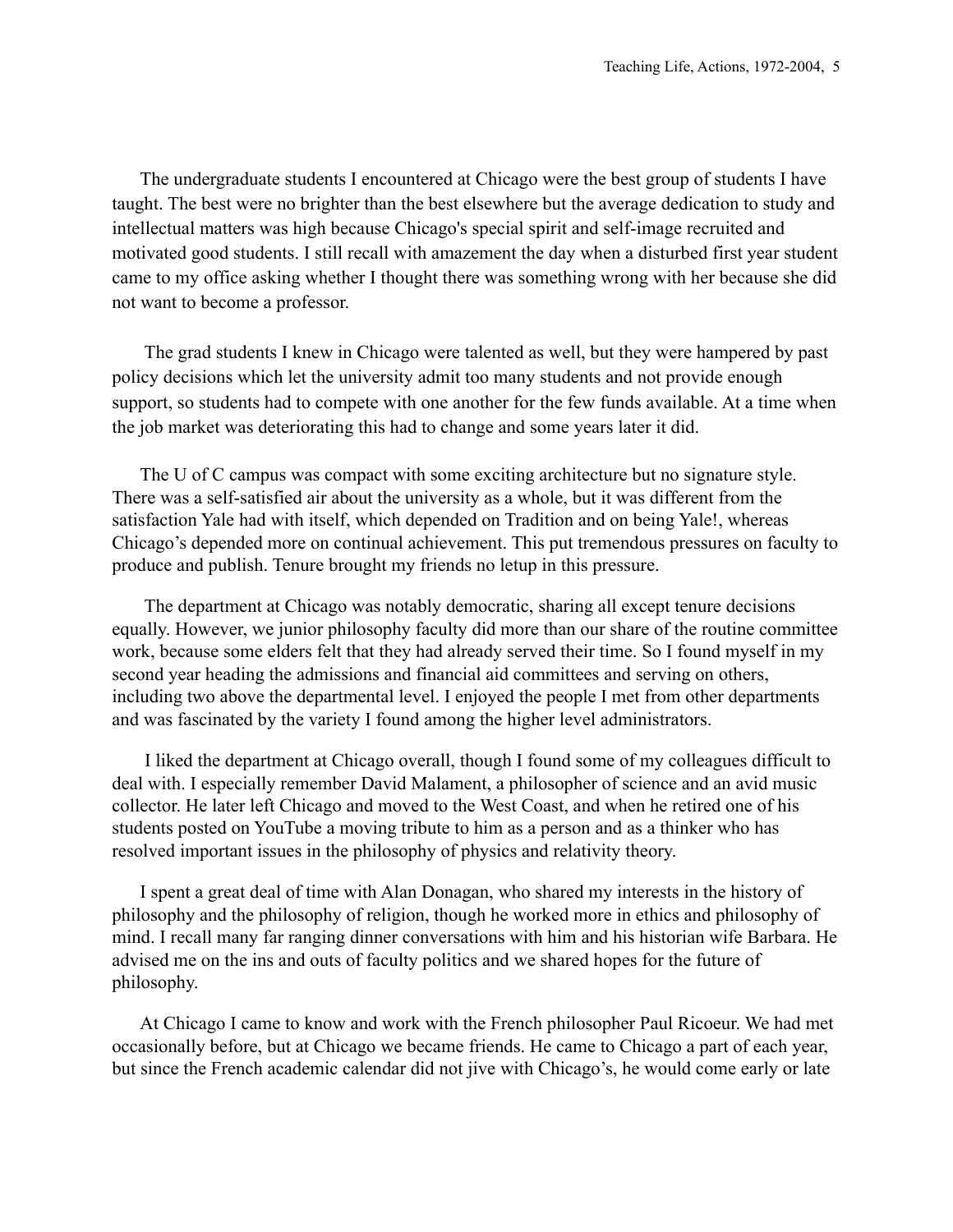for a given course. At his request I would fill in half of his course. We taught Nietzsche together, and two courses on Hegel. He was not present for most of my classes, but I would sit in and add comments when he was teaching. I admired his encyclopedic knowledge and his ability to pull from diverse sources, reframe questions and offer new alternatives. Like me, he was suspicious of any question that demanded the answer be one of only two opposed options.

We met Paul occasionally for dinner in Chicago, and once when Paul was visiting the National Humanities Center near Raleigh, NC, Anne and I spent several days with Paul and Simone driving along the coast and exploring historic Charleston, SC. I visited him in Paris several times, including a short visit with his family at their summer home in Brittany. I should have done that more. It was an inspiring friendship for me and I hope he received some benefits. I was the most sympathetic member of the Chicago department from his point of view, and he strongly opposed my moving to Maine.

 At my fourth year review I found that the department was happy with my teaching but worried about my research. I thought their criticisms were justified and I worried about my future. Publication pressure was making it hard for me to focus. A few months earlier I had been approached by Bates College, in Maine, looking for someone to head their department of philosophy and religion. I had discouraged the offer but now began consider it. I decided to visit the college for a term, and I found it a plausible change. When I returned to Chicago. I consulted and discussed for a long time and finally decided to make the move to Maine. (There is more about this decision and about my intellectual changes at Chicago in the companion essay.)

#### **Maine**

In July 1977 Anne and I were married and a week later drove to Maine in my old Ford. Our high rise apartment gave way to a Cape Cod house on the edge of woods. We could walk or cross-country ski forest trails fifty feet from our door. Maine was everything and more than I had expected, a wonderful place to live, once you got used to the climate and the sense of rural poverty. I had always craved contact with nature, and found Chicago difficult for that reason, but now nature was everywhere, just outside the city limits, or sending a moose walking down our street. The college was small, 2000 students, and lacked the research cachet of Chicago (though it was half a century older). I noticed, when I attended academic events, that the name of the college on my tag made me less visible. I found this difficult at first, but getting to know the students and becoming involved in college affairs soon made me aware of the benefits of life at an elite "little ivy" liberal arts college.

Bates provided plenty of intellectual stimulation with intense conversations among faculty members in the philosophy department and intellectual friends in physics, psychology, English, and the arts and music. There was plenty to talk about. Finding intellectual stimulation outside the college was a more difficult in our relatively small city, but Boston was only three hours away and for research I could from time to time purchase memberships in the Harvard library.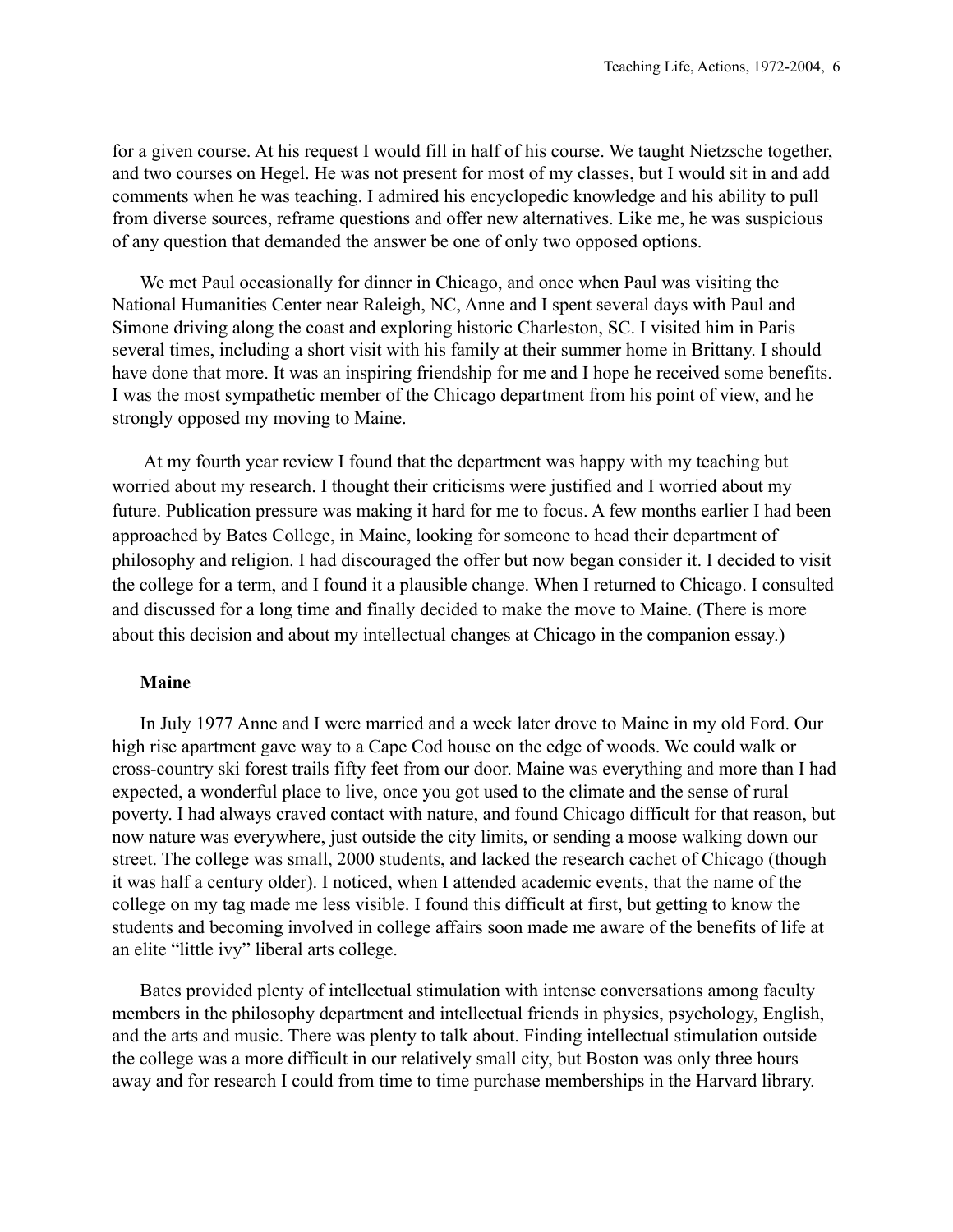I had less pressure than at Chicago, more time to write because there were no graduate students, though less daily stimulation from people working in allied areas. On balance I became more productive and found my directions more easily. Teaching at an elite liberal arts college was close to an academic ideal, provided one kept active professionally. And I did. While at Bates I finished my first book and a second book of essays on language and architecture, and a set of essays on hypertext theory and practice, an edited book on Hegel, and the bulk of my book on place and suburbia, which I finished after we had moved to Oregon. Along with these books I published scores of articles and gave dozens of talks in many locations around the country and the world. In five years at Chicago I had produced three articles and thirteen talks at conferences, whereas in 29 years at Bates I wrote four books, edited another, and published two or three articles a year, plus dozens of talks. I also began writing about new areas than enriched my thinking, architecture and hypertext. For more details, see the companion essay.

At Bates I worked closely with the Dean of the Faculty, Carl Straub, who was helping to build a first-class faculty. His imaginative leadership really improved the college's intellectual quality, as did the energy and ideals of the president at the time I was hired, Hedley Reynolds. When Carl retired as Dean and returned to the religion department, he continued as a very successful teacher, I was part of the search committee which made an exhaustive, careful, wellstructured, and ultimately quite bad choice for his replacement. In the process I got to know better the then president, Donald Harward, and worked with him on various planning committees. His stress on community involvement left an important imprint on the College,.

I found the students at Bates very good, though not as intellectually adventuresome as some OF MY Fordham or most Chicago students. Over time I came to realize the pluses and minuses of student life at a small liberal arts college. The keys were for the students to develop close relationships with other intellectually alive students and with one or more faculty, and this often happened, especially in the sciences and arts.

Our philosophy majors were a mixed group, talented and hard-working, intellectually curious, some quite different from the average Bates student. I liked working with them. We had senior theses for all students, and more elaborate honors theses. This gave students a chance to pursue interests more deeply than a single course could do. Sometimes that worked out extremely well; at other times it was more of a chore.

I am proud that among those of my students I happened to hear about in later years most pursued creative and significant work, some in academia but most in other important endeavors. Several students from Fordham, Chicago, and Bates went on to good careers in philosophy, even though those years of narrowing job prospects were not the time to urge many students to attend philosophy graduate school.

Bates kept me busy. I taught four or five sections of three or four courses a year, more than 40 different courses over my time at Bates. Also I developed spring short term courses on philosophy, architecture, and hyper-writing. I helped develop, administer, and teach a spring term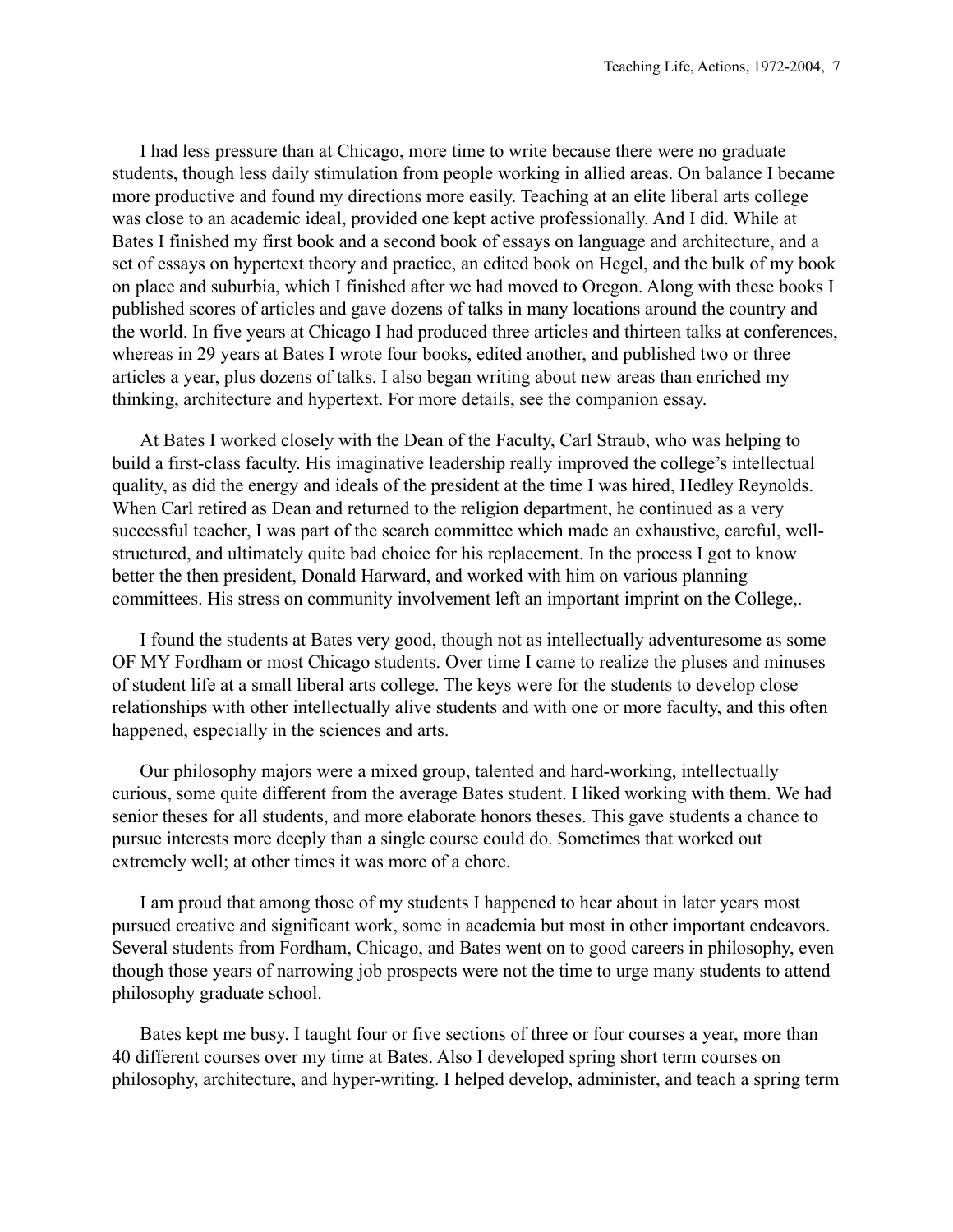trip to Japan in 1985, and the Bates Fall Program in Japan in 1987, 1989, and 1994. I also served on and/or chaired many committees during my time at Bates. I was chair of the Humanities Division for some years, Chair of the Department of Philosophy and Religion for many years, and at various times chair of of the Library Committee, Long Range Planning Committee, Ad Hoc Committee on Extracurricular Life, Computing Service Committee, Information Services Advisory Committee, Task Force on Strategic Planning for Technology, Information Services Advisory Committee. I was a member at various times of the Personnel Committee, Educational Policy Committee, Academic Computing Service Committee, Ad Hoc Committee on Computers and the Liberal Arts, Graduate Study Committee, Ad Hoc Committee on Tenure Rules, Planning Group for New Residential Construction, Committee on Teaching Awards, Vision 2005 Planning Committee, Interdepartmental Hiring Committees in Education, Art History, and for the Dean of the Faculty, Architectural Advisory Committees for a new student residence, a new academic building, and the renovation of Coram Library, President's Advisory Committee, Electronic Security and Access Committee, Campus Master Plan Committee. Probably the most interesting were the committees overseeing computing at the college, the library committee, and the longrange planning opportunities. The computing committees supervised good upgrades to the campus system, and the library was moving into the digital world ahead of many small colleges.

Bates was open to interdisciplinary experiments and during my time there began successful interdisciplinary majors and programs. I taught a course with a physicist on the exploration of space, and joined him in showing astronomical events through telescopes. I taught in a group course with people from three or four departments, and I used guest speakers in courses on the philosophy of art, sometimes connecting them by telephone in those pre-Zoom days. That was also the first course in which I used slides and PowerPoint. For the most part in straight philosophy courses I avoided them, though I have since used them often in public lectures.

I taught several short-term units at Bates College where the students were challenged to take up a real-life architectural/urban design problem and then report on their creative solutions to some agency that I had contacted, such as the Auburn City Council or a local architectural firm. The students had to produce drawings and models and plans; they enjoyed the work and asked me years later if anything had come of their plans for the renovation of a school building that we had worked hard to survey and suggest re-use. Unfortunately I had to tell them that city had no funds for the project, and recently had demolished the building.

When I arrived at Bates the philosophy department was housed in offices mixed in with foreign languages and mathematics. After some years we had a chance to move the department to a converted residential house across the street from the campus. We made the move and acquired a lounge for our students and better offices for all of us; I'm proud that I and my colleagues insisted that the the order in which faculty chose a room from those available was decided by lottery rather than by seniority.

#### **Architecture**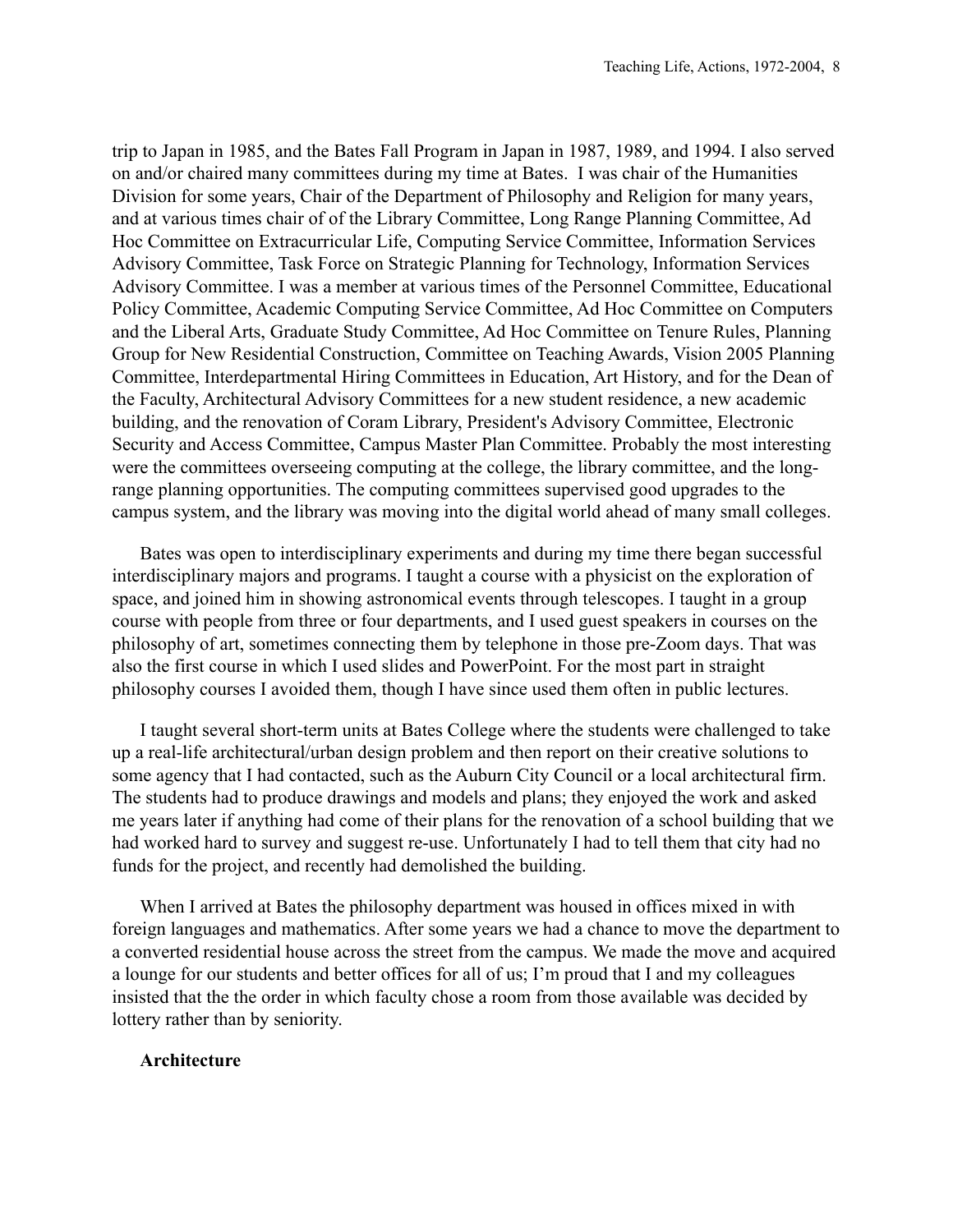It was at Bates that my long-standing enthusiasm for architecture became a philosophical interest. It turned out to be another way to approach my big questions about the traditional versus the modern. I had always read about architecture, subscribed from time to time to architectural periodicals, and done architectural tourism. In the mid 1980s I began to write about architecture. A committee overseeing the construction of a new dormitory, introduced me to William Rawn and his Boston architecture firm, where I had a chance to observe a working architectural firm and increase my practical awareness of architectural planning and the decisions it involves. I began publishing articles about architecture, architecture criticism, philosophical analyses of architecture. I wrote a number of entries for encyclopedias on these issues. I discovered that Hegel had very interesting but often criticized views about architecture. They were not satisfactory as they stood but opened interesting doors to new ways of thinking about buildings and cities.

A reader of my first book manuscript suggested including a final chapter on the then newly popular term "postmodern." Writing that chapter put me in touch with postmodern architecture. Then I wrote a second book, a collection of essays about postmodernism, half of which were specially directed at philosophical problems around architecture and modernity. After I retired I finished a third book, on city and suburban place-making.

# **Computing**

When I took a beginning programming class one summer, using the Basic language, I thought it would be helpful if I could create a system for my students where one person could post a thought and others could reply and comment on what was said. The system kept the comments and presented them in the order of relevance. I was very proud of my 1200 line program, but soon realized that what I had done was to reinvent not the wheel but the public bulletin board system which existed, in those pre-network days, on UNIX computers and now much advanced on Reddit and social media.

As computers came into general use I joined the committees that oversaw their development at the college. We made decisions about equipment and training and helped to spread personal computers among the faculty, and later established a network for the campus. It was exciting being in on this revolution.

For a time Bates relied on connections to mainframes at Dartmouth College from dumb terminals available on campus. I pushed for a future with personal computers. To write my first book I rented a standalone word-processing machine the size of a small refrigerator. It had specialized keys for word processing operations, a green screen and made a lot of noise. I enjoyed it, and began working on the manuscript of my first book using it. Then the time came for me to spend a year in Japan, so I returned the clacking word processing machine to the company and left the country.

Upon my return from Japan I bought my first computer. It was an Epson machine that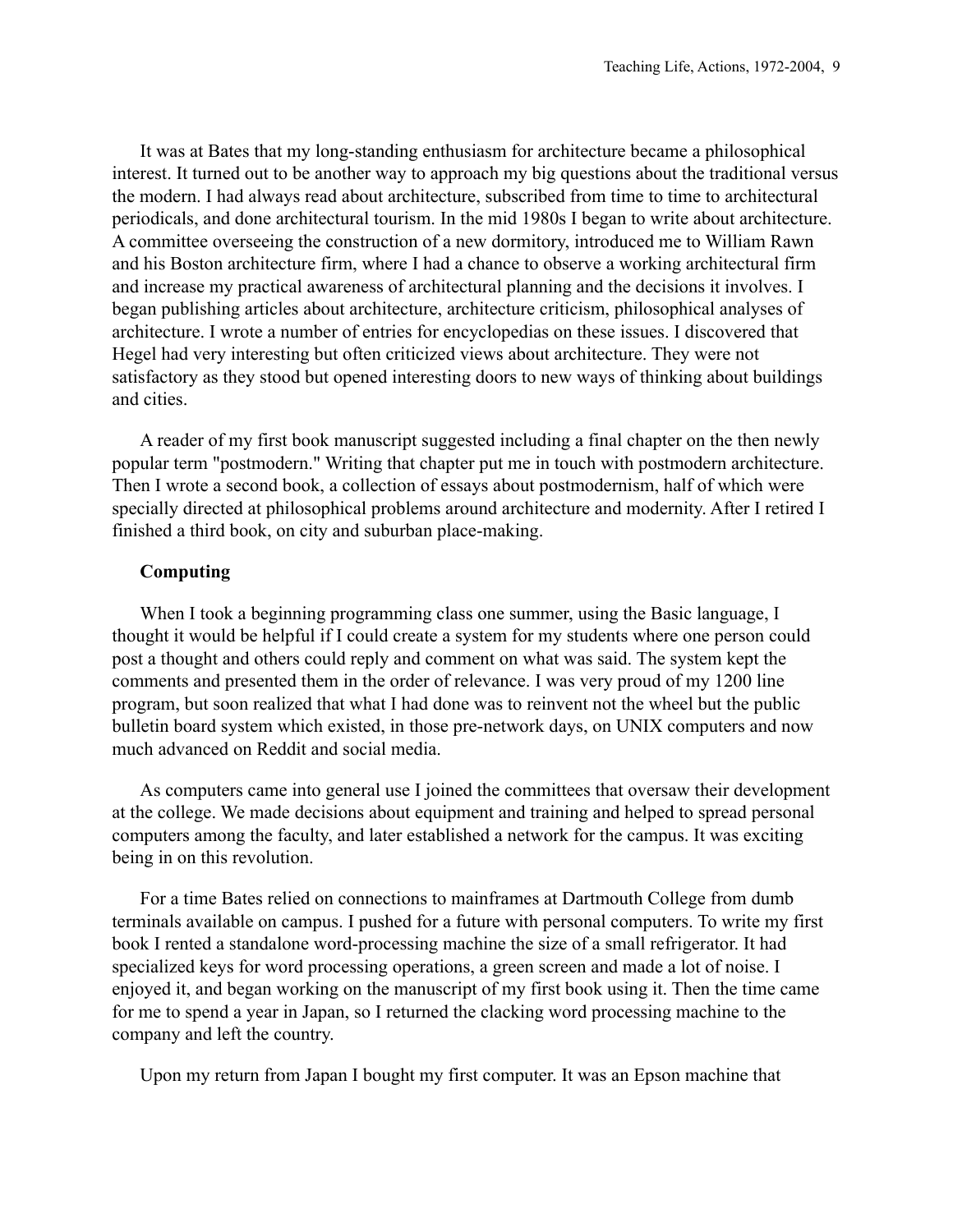included a suite of programs for word, number, image processing and communication that was better than what was then available elsewhere. The machine had two floppy drives and no hard drive. You put the system disk in one drive and a data disk in the other. Looking back from today when files can be huge and storage is unlimited it seems antique. But at the time it felt like a liberation. I started a user group for people with the Epson machine. We met monthly in a church in Portland, helping each other advance. I wrote dozens of tech articles for the monthly newsletter we mailed all over the state, most memorably to Noel Paul Stookey (of Peter Paul and Mary), in Blue Hill.

The user group had a lot to explain, because the Epson machine, though very well built, was seriously underpowered for the software it was trying to run (it had an eight bit processor). Eventually I gave up on the Epson's special software suite and found more efficient word processing programs to run under the CP/M system. It was on this machine that I finished my first book.

Meanwhile the industry moved on to sixteen bit processors. By 1990 Bates finally committed to personal computers, urging faculty to adopt MSDOS machines. I abandoned the Epson with regrets and relief.

Computers changed my writing; I had for years been typing my own manuscripts, composing them directly on the typewriter rather than on yellow pads. Now the whole process of editing and revising and assembling resources became much easier. I've gone through many generations of word processing software and research tools, and enjoy exploring the possibilities for new modes of working and writing.

In 1992 Anne and I were making our first visit to the Pacific Northwest. We drove south on I-5 from Portland, stopped for lunch in Eugene, drove west to the Oregon coast at Florence and then up the coast to Seattle by way of the Olympic Peninsula. It was a voyage of discovery in an area that we had no idea would become our future home. When we stopped for lunch in Eugene, we visited a bookstore and while Anne looked around I picked up the *New York Times* book review for that week, and found Robert Coover's article "The End of Books." He described his class on hypertext fiction. Cover had already written postmodern prose that deliberately violated the canons of narrative; now he was using computers to experiment with breaking and multiplying the narrative line. I wondered whether you could use such programs to break or multiply the argumentative line in philosophy.

When we returned I sought out hypertext software; as the only usable program was on the Macintosh I bought a new computer, and began to experiment. This opened a new field of investigation. I wrote a hypertext book, a collection of essays with an elaborate theory about argument and multi-linear text plus various examples that I constructed to show different ways in which hypertext could assist philosophy. The work was published on a floppy disk by the company that sold the software and spoke of itself as "purveyors of fine hypertext since 1977."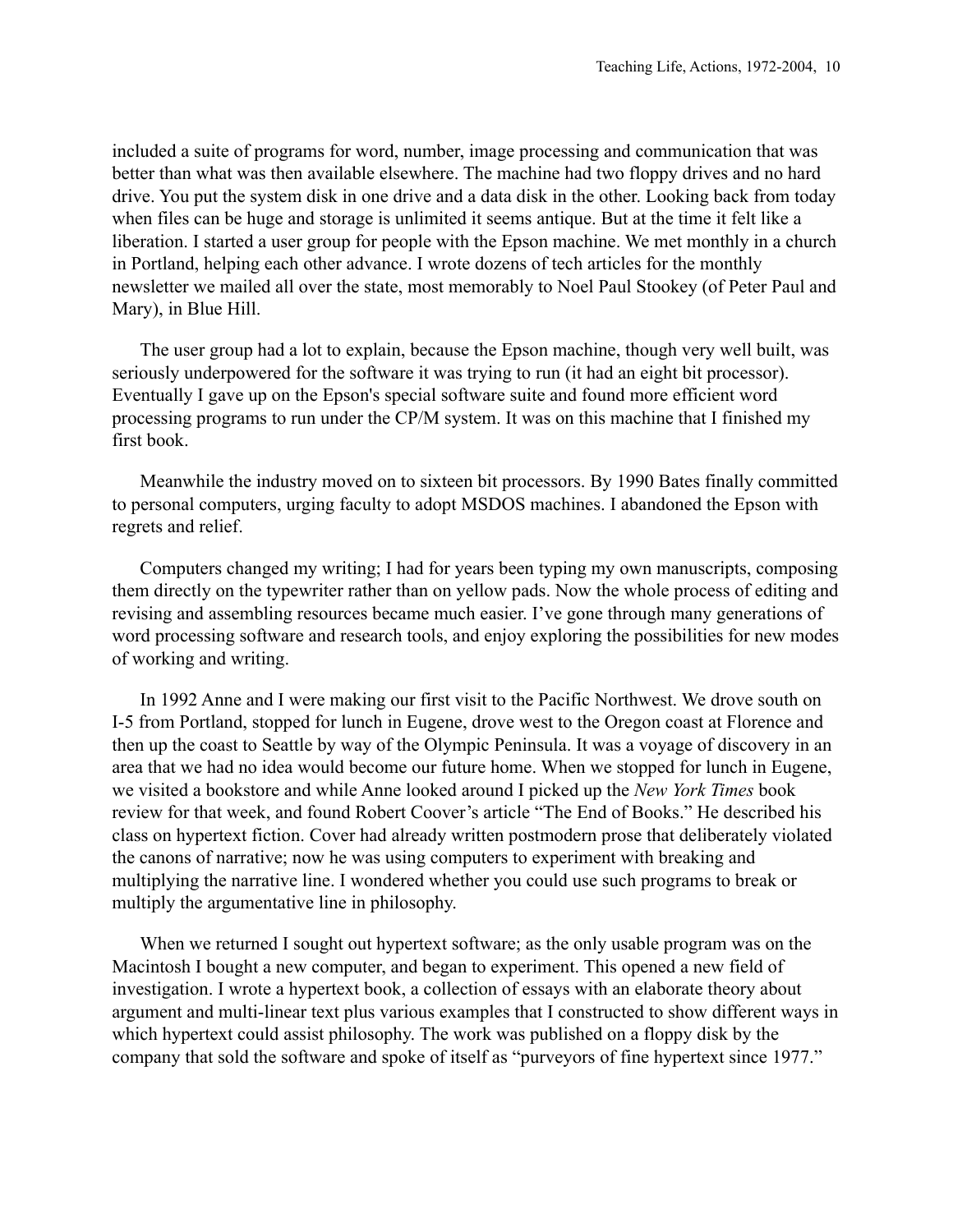My work became influential for a time in the growing field of hypertext studies. I began attending conferences and giving papers about hypertext, about digital scholarship and different ways to produce it, about the effects of the web on culture and learning, and related topics. This was quite satisfying, but it had no effect on the philosophy establishment, which is conservative about its modes of professional communication, and barely into blogging.

Around the year 2000 I was thinking about how areas of space get transformed into human places. With the principles I had discovered in hand I wrote a book and a large hypertext about ways to make modern suburban living more humane. Reflecting on my writing process I composed an essay for the Association of Computing Machinery's 2004 Hypertext Conference. I analyzed the different affordances and pressures created by writing about the same subject matter in two different media. The essay received the Douglas Englebart Prize prize for that year's best research paper. I was privileged to receive the plaque and a thousand dollar award from Englebart himself, one of the true visionaries of using computers to augment human intelligence. When that conference ended I hurried to Texas to see my father, who was terminally ill with cancer. Back when I was finishing high school my parents had offered to finance me up to a PhD in any field I chose. I did the Jesuits instead and then a PhD, though not in the sciences my high school self would likely have studied. I knew my wining an award from a scientific association would be especially pleasing to him, and it was. He died a week later.

This move into hypertext turned out to offer yet another approach to my concerns about the modern versus the traditional, in this case modern versus traditional modes of writing, presentation, and scholarship.

Bates College has a short spring term, five weeks in the spring where the students take one course all day. I offered a course on hypertext writing several times. This was in the early days of the web, and I included teaching HTML to the students so that they could create simple websites. This is the only course I ever taught out of which a student was able to get a job right after graduation.

So, when asked what I studied, I would say it was the modern versus the traditional, in philosophy, writing, and architecture. My list of published articles includes all three.

### **Maine Life**

During a recent trip to Maine I saw a list of what *Down East* magazine claimed were "the 60 most beautiful places in Maine," and I was happy to note that Anne and I had visited 57 of them. Even before moving to Maine I had spent a week on a Maine island owned by a friend of my father, where I was joined by a long time Jesuit friend. We rowed out to the island, set up the stove, and spent the days roaming the small island, watching the sea and stars, cooking lobsters bought off the fishing boats, swimming in the cold water. It was a glorious time.

With a colleague from Bates I hiked a dozen or so mountains in western Maine; we were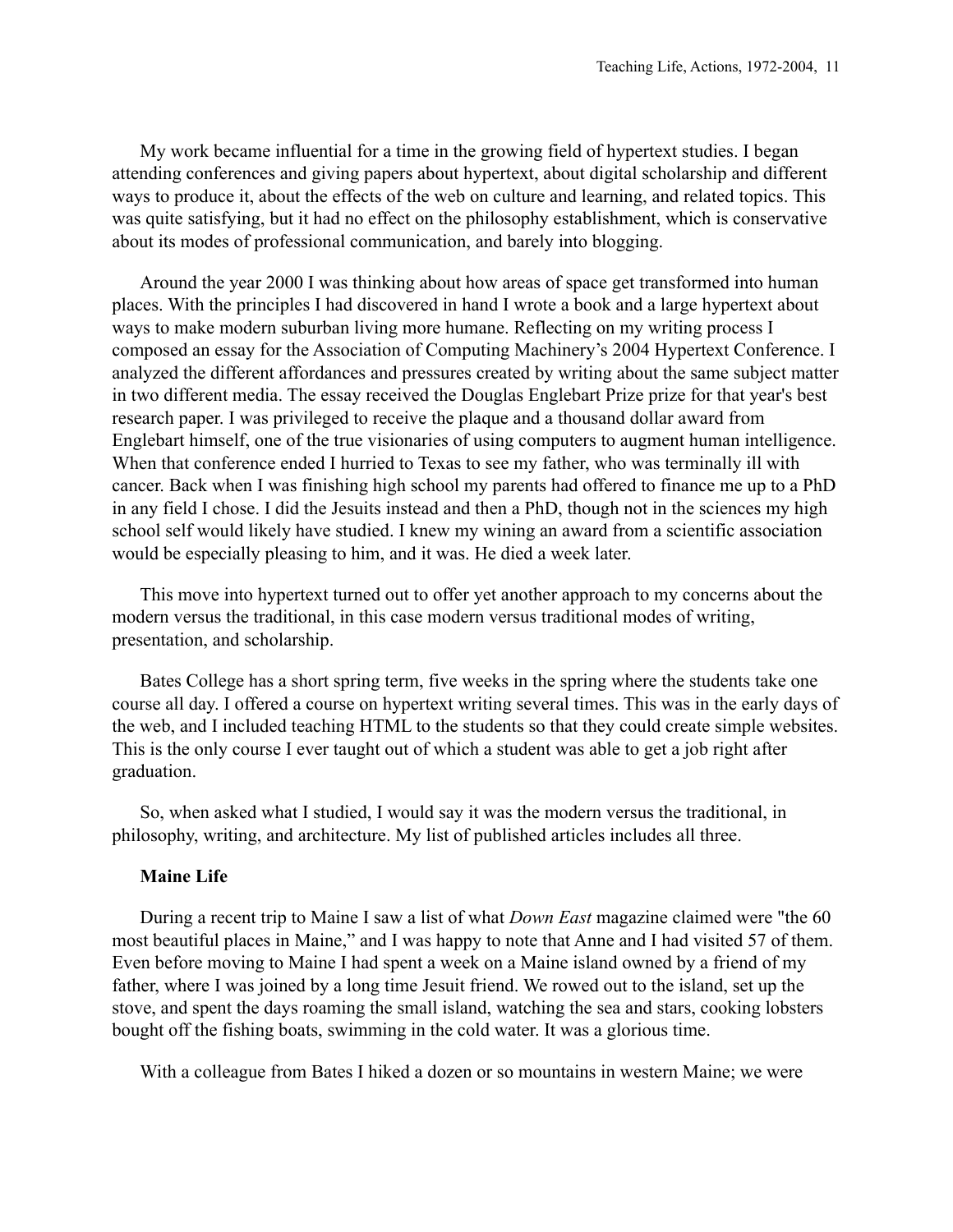usually alone on the trails, which led through berry patches and fragrant woods to rocky heights with expansive views. Expanded life. I like the feeling of being in a clearly defined but wide space such as a mountain valley. It was an important achievement in my self understanding when I realized that I did not always want to be at the top of a hill or mountain but rather somewhat lower, within the space it opens.

We resided in for our first year in a college house a block from the campus.After that we moved to that house by the woods, three miles from campus. Anne commuted for some years fifty miles to the state capitol where she directed a continuing education TV system that linked hospital and university branches all over the state. Later, after we returned from a year in Japan, she became the director of the citywide Lewiston Adult Education system, managing programs for local businesses and groups of residents with many different educational needs.

We were looking for land. After some investigation we decided not to purchase land along the coast for a vacation home. It was either too expensive or too far away. Some of my colleagues did so, however been very happy with their choices. We started looking in Western Maine amid the mountains and lakes. After trips to various areas, I had some time off and went to a cabin on the shore of a lake an hour from our house. While there I looked into some real estate and found a plot of land on a nearby smaller pond that intrigued me. Anne came and we liked the land and purchased it. In 1989 we completed building a house.

The new house sat on 2 acres of land with 450 feet of frontage on the mile-long Heald Pond. (The pond was named after an early settler; the division between ponds and lakes is not very clear in New England: I know of a pond nine miles long and a lake less than a mile across.) Our pond was only partially developed; the opposite side was completely unbuilt and eventually purchased to be a nature preserve. So the place retained a wild look, and on our side of the pond there were only 17 houses stretched over more than a mile of shoreline. It was quiet, looking out of the pond and the hill on the other side. We shared the land with twenty-one different kinds of wildflowers, our own wild cranberry bog, and a fox, the occasional moose, many birds, marauding beavers, muskrats, squirrels and chipmunks. A large black dog lived across the road and became a special friend. We made good connections with a few of our neighbors but didn't feel much connection with others. The town, Lovell, was composed of old Yankee Mainers plus summer people. We didn't fit either category, since although we lived in Maine we could never be truly native, and yet we visited at all times of year, unlike the summer people. We provided employment for house watchers, repair people, snowplowing, and the local hardware store.

The pond house became our refuge since we were both working hard. Although we envisioned it as a place to go and stay all summer, that never happened because we both worked during the summer in different ways. The hour-long drive was pleasant enough but not good to take every day when Anne had to be into work. So we tended to use the house mostly on long weekends or for an occasional week, and to stay with relatives and friends who were visiting.

It was a place to relax and be with ourselves and with nature, and we did just that. I carved a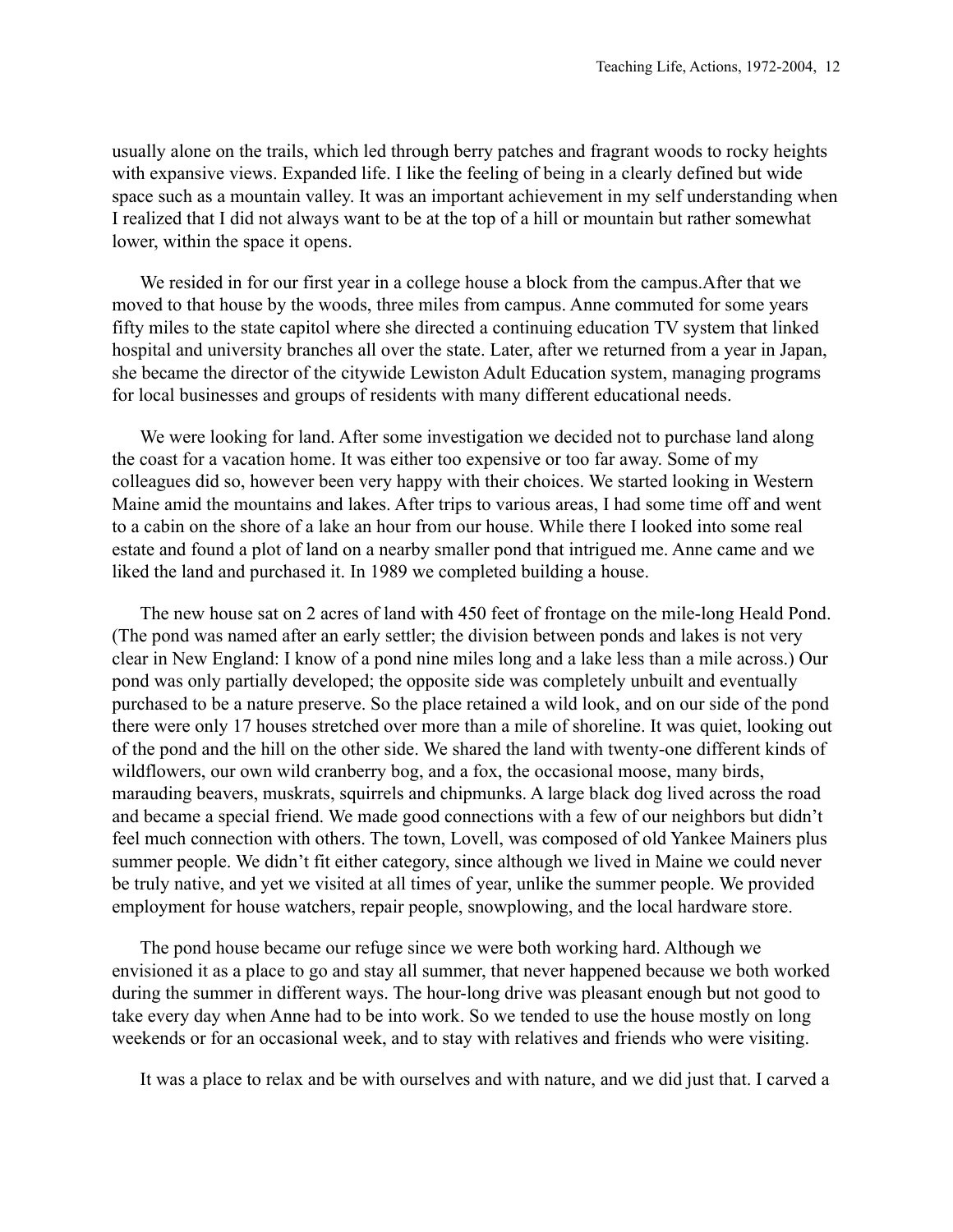network of paths around the property and in the woods. Anne planted gardens on three sides. We had a canoe to explore the lake and its streams. We had many gatherings at the pond, usually just 4 to 6 people, plus a few large parties, although we found it difficult to persuade people to drive the hour from Lewiston/Auburn.

After we moved to Oregon we kept the pond house and visited there several times a year, especially while my mother was living in Massachusetts and getting progressively weaker. After her death we continued at the house of the pond for another few years but we sold it in the summer of 2013. This was both sadness and a release. Although we have been tempted by other locations, we have no intention of becoming dual owners again.

### **Travels**

From Chicago and then from Maine I began to travel outside the US for research or for speaking. Professional travel was mostly to conferences, but also included architectural tourism and research for my writing on architecture and urbanism. Memorable philosophy conferences found me in Trieste, Sydney, Perugia, Oxford, Copenhagen, Lund, Leicester, Toronto, Montreal, not to mention the standard circuit of NewYork, Chicago, Boston, DC, San Francisco and many universities. It was at Bates that I developed a way of regularly visiting Japan.

Flying from Portland or Boston or Manchester New Hampshire meant extra driving and more connections. Fortunately, many of my professional meetings were held on the East Coast. Flying to Europe was easier from Boston and the two of us made many trips, and I made solo trips for professional purposes. Our trips were mostly to England, Italy, or Scandinavia, but we also visited Scotland and Poland. Architectural research led me to Scandinavia and to Florida for Disney and Seaside, to LA and SF, and all over Italy. Hypertext research brought me to conferences in the UK and Denmark as well as around the US.

One of the bad features of professional life in those years was that the major philosophical convention where hiring interviews were done was held a few days after Christmas. This meant traveling to another city in unpleasant weather, leaving family and friends at the holidays, and locking it yourself up in a hotel suite where you would interview eight or 10 people a day. Around you the conference was in full swing with talks and book sessions and book displays, and you could get out for occasional talks or meals with friends. The hotel was haunted by people looking for jobs, with long faces and worried frowns. Some were interviewed in a large room with a table for each college, putting unspeakable pressure on the job candidates. There was also the infamous philosophy "smoker," a reception in the evening where you sat around at tables by college and sipped your drink while friends from other colleges came by to hawk their wares. Or you would be coursing among the tables yourself recommending graduate students. One memorable occasion we were interviewing in a small hotel room in a New York hotel. The room's window faced the Empire State building. Over the course of the long days you could watch the slow progression of the sun and cloud shadows on the building. I felt like I was in Andy Warhol's 24 hour movie of that building.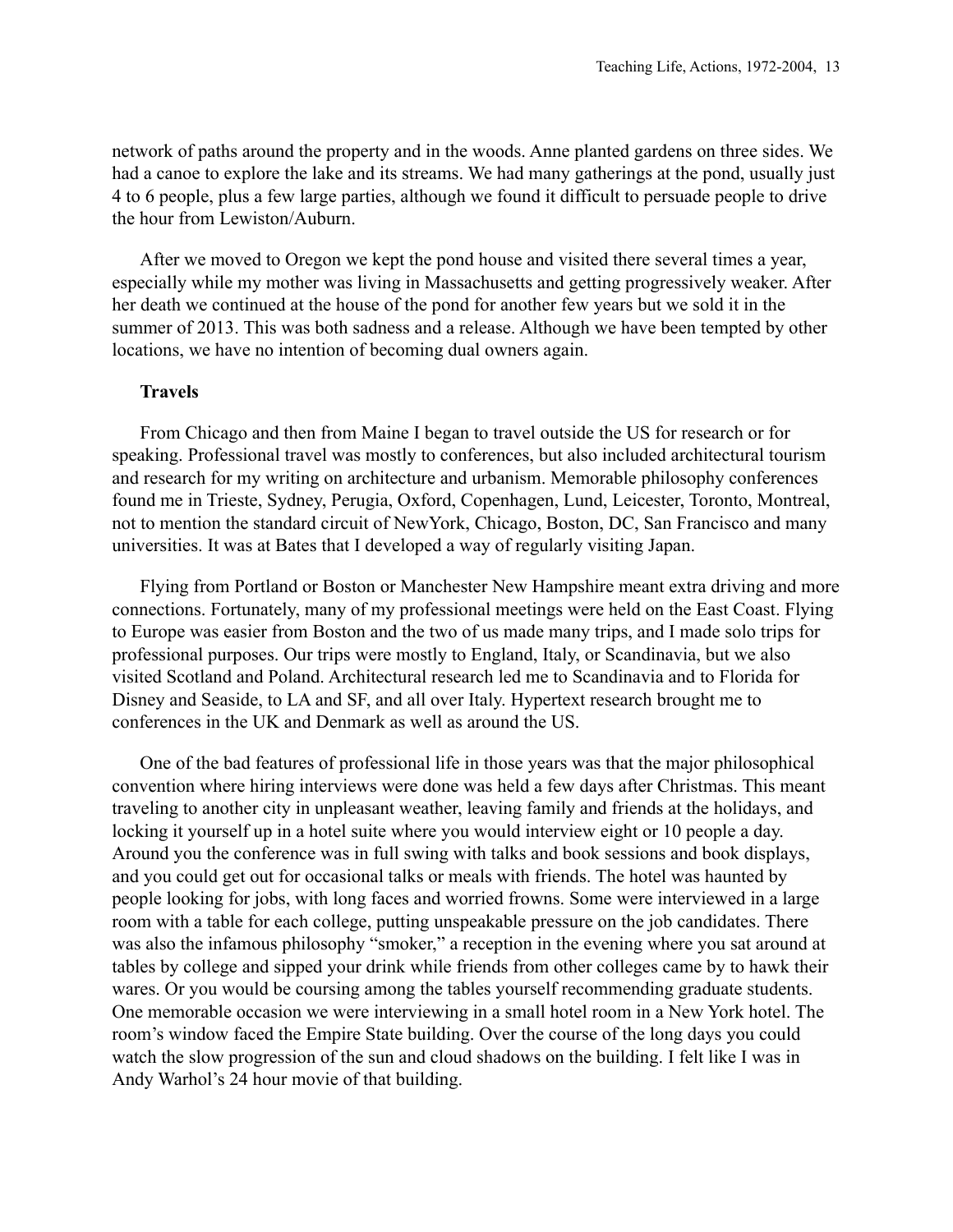After a conference in DC or New York it felt good to return to Maine where the cities were not too large and there was nearby nature. The entire population of Maine was smaller than the city of Chicago. You often ran into people you knew at the Portland airport. It was not hard to get to know state representatives, even the governor. (When we moved to Oregon we were again in a place with nearby nature and a relatively small population compared to its larger neighbors, but it was three times bigger than Maine.)

One of my books resulted in my being invited to Sweden and Denmark for lectures and academic events over a period of years. We also visited Finland on our own, and in 1999 I spent three months at Lund University in Sweden where the architecture school brought mindexpanding experiences and new friends, as well as a trip with a group of students to Berlin, my first visit to that city, where I admired the new architecture and visited Hegel's grave and the street where he had lived.

 On a trip to southern Sweden for academic purposes a few years before my stay at Lund our host sailed us across a bay to visit a huge driftwood sculpture on the shore of a nature preserve. There were controversies between the artist and the local government since nothing should be built in the natural area. The ensuing court battles led the artist in 1996 to declare the area around the sculpture an independent nation, The Royal Republic of Ladonia. Controversy continued while the nation publicized by the artist gathered citizens, set up a government and a newspaper (https://www.ladonia.org/). The recent death of the artist is allowing the controversy to be settled and the sculpture, now a tourist attraction, will remain (https://ladoniaherald.com/2021/the-uturn-of-the-community-wants-to-keep-the-artwork-by-lars-vilks/). Since I had visited and been impressed, early in the process of nation building I applied for citizenship and by paying a small fee was granted a patent of nobility as Viscount David Kolb. When we moved to Eugene I announced the opening of a consulate in Oregon, and a recent reorganization of the foreign ministry granted me the rank of ambassador. The position has few obligations and no remuneration, but it's not negligible.

Micronations like Ladonia have a point in today's world. There are dozens of micronations about, some formed as protests, some vanity projects, some trying to assert principles (https:// en.wikipedia.org/wiki/List of micronations). Some micronations are territorial, such as Christiania in Copenhagen or the Republic of Užupis in Vilnius, Lithuania. Others like Ladonia have a footprint on the earth but a non-geographical citizenry. There are now some 27,000 registered citizens of Ladonia and a functioning government with a queen and many ministries. You might object that this is at best shared performance art, akin to devotees of Jane Austen or Star Wars in cosplay. It is at least that, but it also serves to forecast a world where people's allegiances will not be nailed down to geographic nation states. What will the world mean to us when such non-geographic associations become even more prevalent? We need to learn how to create loyalty and community without geographic borders. More importantly we need to learn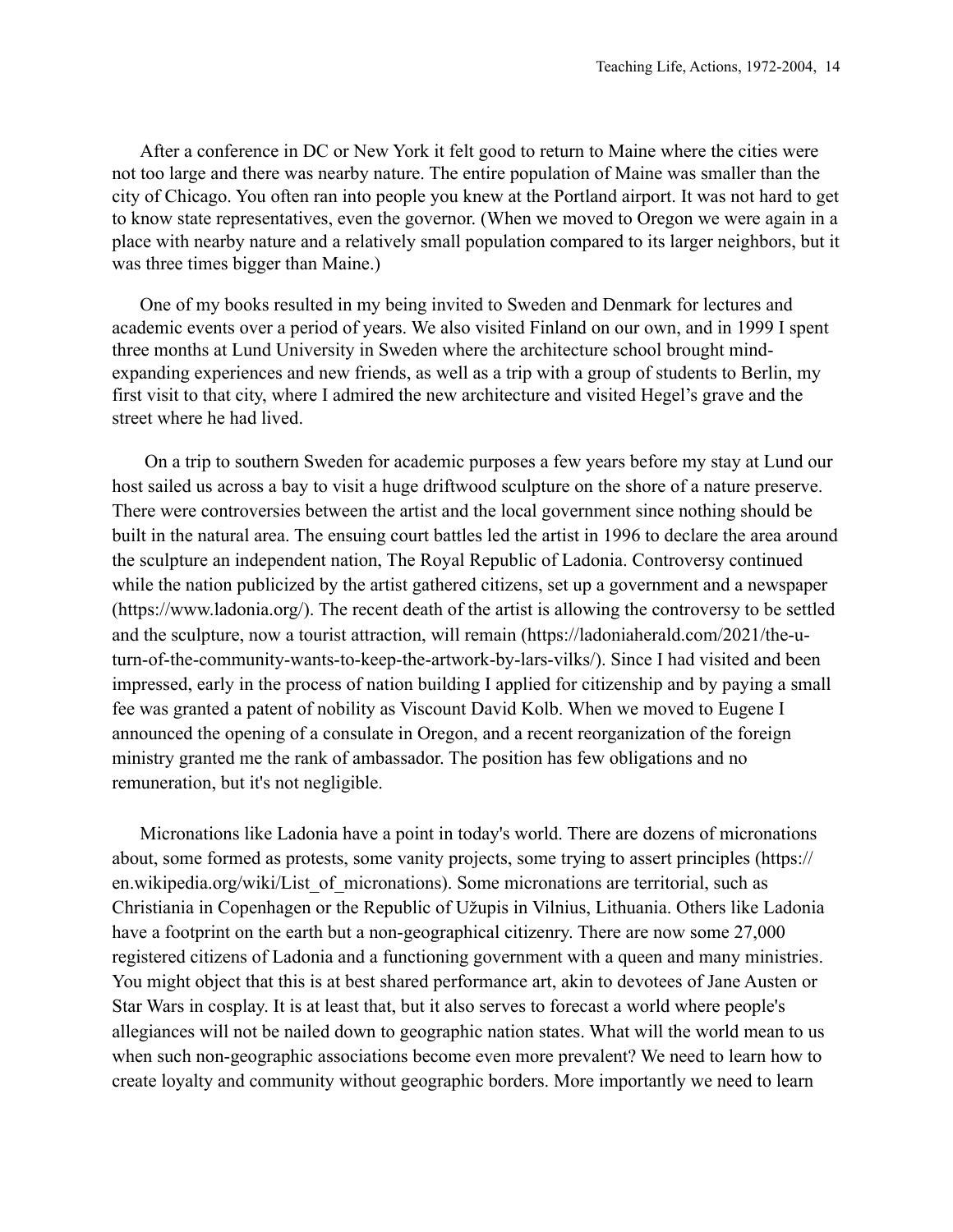what it means to have multiple citizenships and identities that overlap without one being hierarchically dominant.

We visited Poland, Hungary, but not further east until after I retired, when we we were able to travel in Turkey, live a few weeks in Istanbul, and tour the Baltic nations.

It was Japan that became our most frequent destination for travel from Maine. Anne had lived and worked in Kyoto for two years in the late 60s and we both spent 1983-4 in Nagoya while I was on a Fulbright grant teaching at two Japanese universities. In the late 80s and early 90s I led one group of Bates students to tour Japan during the spring short term and three groups to study in Tokyo for full semesters. We also made several official trips representing Bates College and the state of Maine, as well as trips to see friends and explore further. We visited most of the country except Hokkaido and Okinawa. Anne has a great affinity for Japanese culture and has studied ikebana flower arranging intensely while there and then by correspondence with her teacher over many years. Shortly before we left Maine her teacher and several students came to visit us, staying at our pond house and enjoying the Maine coast. I was increasingly interested in Buddhism and while in Nagoya studied aikido. We both learned how to travel around and became semi-proficient with the language.

# Moving Along

Around the year 2000 I began to think about retiring. Anne and I spent time over the next few years traveling to the various locations that we thought might be interesting. We both felt that we wanted a change from Maine, much as we loved the state, and I thought the challenge of a new environment would be an invigorating experience, as indeed it proved to be. We decided upon Eugene, Oregon, as a new home and we moved in 2006.

Looking back on my time at Bates, Carl Straub, the dean who hired me and with whom I had worked closely, and who was famous for composing elegant introductions to candidates for honorary degrees at graduation, sent us a greeting. His praise for me is overblown but the ideals he expresses seems to me worth emphasizing in a time when liberal arts education is under pressure to reduce itself to vocational training.

*Greetings to David Kolb on His 75th Birthday*

*Dear David,* 

*Surely you deserve a greeting from the place where you dwelled for 25 of your 75 years. If it were feasible, there would be a chorus of appreciative*